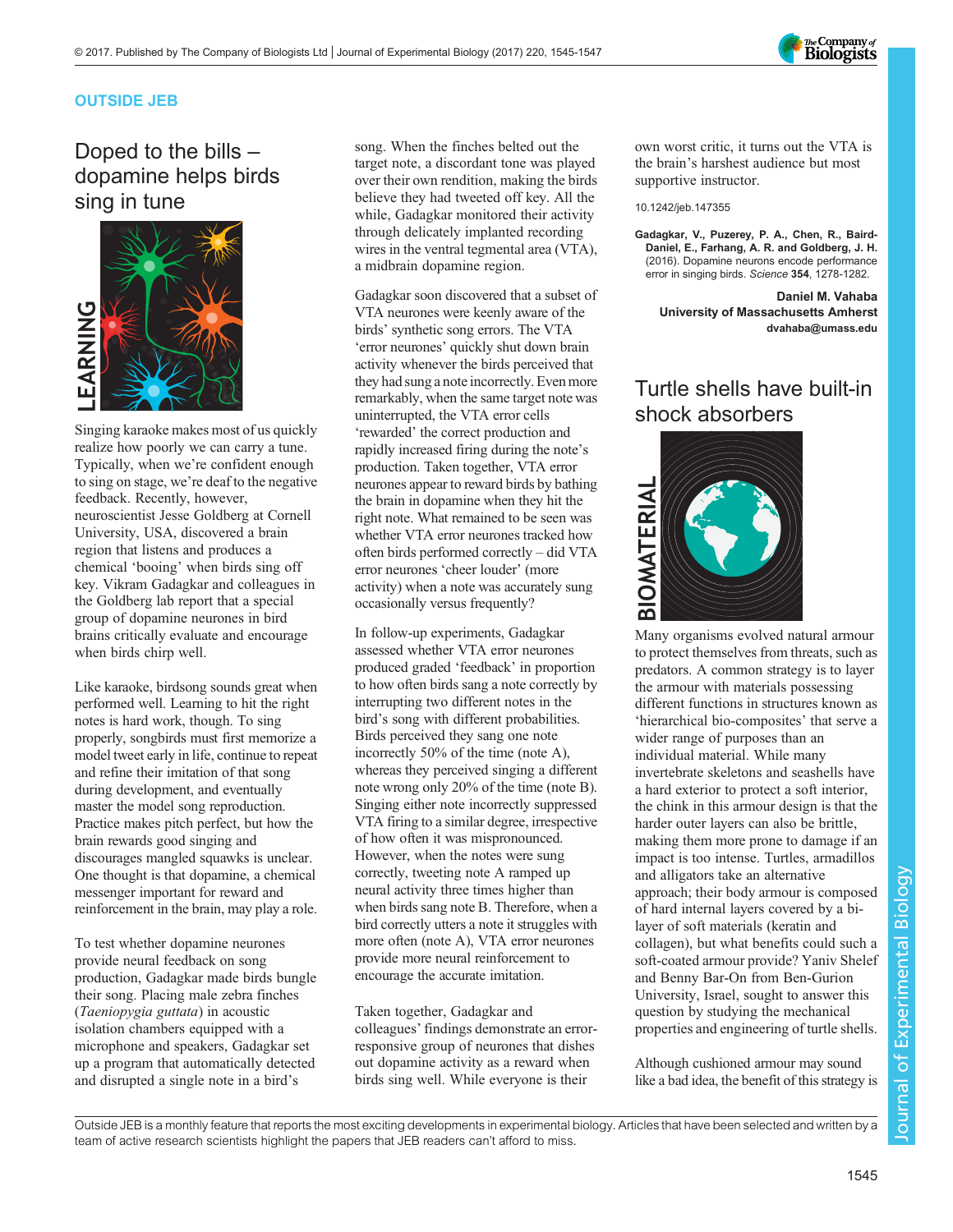that the softer, outer bi-layer serves as a shock absorber that minimises damage to the internal layers. Shelef and Bar-On wanted to understand how the soft bi-layer produces these shock-absorbing properties. They studied the upper portion of the shell (the carapace) in red-eared slider turtles (Trachemys scripta elegans), which is composed of a deep bony layer covered by soft skin containing collagen towards the middle (the dermis) and keratin on the surface (the epidermis). They used mechanical testing equipment that made small dents in the surface to quantify stiffness and hardness, and then built a digital model of the turtle shell to simulate how these tissue layers were affected by hydration, the sharpness of the object used to dent the surface and changes to the tissues' stiffness and hardness. These simulations were done using finite element analysis, which quantified the stresses and strains (deformations) that the shells would experience during an assault or impact.

The authors found that the skin protected the underlying bone by absorbing the energy from impacts and localising damage to the surface. In car terms, the keratin layer acts as a bumper that crushes as it absorbs most of the impact energy and then the collagen layer acts as an air bag that compresses to further buffer damage to the inner regions. This 'bumper-buffer' function decreases stress to the bones by 50% and persists regardless of how sharp the object impaling the tissues is and whether the tissues are wet or dry. The multifunctional skin of the shell also produces different responses depending upon the type of impact. For instance, the damage to the surface of the keratin layer was greatest when the impact object was sharper and the collagen layer sustained the greatest damage when the impact object was blunter. Overall, the individual layers of the skin exhibited unique functions that, together, could protect the turtle from a range of attacks.

This study of the resilience of turtle shells identifies the benefits of soft-coated armour and demonstrates how the coordinated functions of biomaterials can produce diverse defence mechanisms; so the secret of turtle shell strength may only be skin deep.

10.1242/jeb.147348

Shelef, Y. and Bar-On, B (2017). Surface protection in bio-shields via a functional soft skin layer: lessons from the turtle shell. J. Mech. Behav. Biomed. Mater. [http://dx.doi.org/10.1016/](http://dx.doi.org/10.1016/j.jmbbm.2017.01.019) [j.jmbbm.2017.01.019](http://dx.doi.org/10.1016/j.jmbbm.2017.01.019)

Sandy Kawano Royal Veterinary College, Structure and Motion Lab [smkawano@rvc.ac.uk](mailto:smkawano@rvc.ac.uk)

### Blubber news: whale fat is active!



In the world of physiology, scientists use model organisms, such as fish, rats and mice, to study how the complex relationship between the body and its environment influences behaviour. Yet, few have the courage to tackle the challenges of working with the largest mammals on Earth. Undeterred, Hope Ball from University of Akron, USA, and her collaborators from several US institutions decided to investigate how bowhead whales (Balaena mysticetus) and belugas (Delphinapterus leucas) tackle the physical challenges of survival in the extreme environment of the Arctic Ocean and their lengthy migrations.

Whales have a unique layer of tissue under their skin called blubber, which provides buoyancy and thermal insulation in cold waters in addition to allowing them to store large amounts of fat to fuel migration while fasting. Other animals that undergo long periods of fasting also possess a specialized protein hormone, called leptin, that varies seasonally to suppress appetite and stimulate fat breakdown when the animals have stopped feeding. While whales are known to produce leptin, little was known about production of the hormone and how the levels vary in these animals.

Ball and her colleagues partnered with residents of several Inupiat settlements during their annual subsistence hunt, to collect blubber and tissue samples from bowhead and beluga juveniles and adults during the autumn migration and in the spring. In samples collected from the whales in the autumn – following an intense summer feeding period – the authors reported that leptin gene expression was approximately 10- to 50-fold higher than in the spring whales, suggesting that extreme seasonal variation in leptin plays a role in regulating fat breakdown during fasting periods. The authors also reported that the largest amount of leptin was found in the deepest layer of blubber, where fat is actively broken down for energy production when food is unavailable. This suggests that leptin levels, in addition to seasonal cues, may drive the whales' migration to and from summer feeding grounds.

To determine the influence of season on fat utilization, the authors analysed the activity of the enzymes that break down fat. They found that in the autumn, when the whales were well fed, the blubber was composed of large fat cells and the activity of these enzymes was low. However, in winter, following migration from cold waters back to summer feeding grounds, the blubber contained smaller fat cells and more connective tissue, and the activity of the enzymes that break down fat was high. This suggests that the whales break down fat to maintain the energy demands of the body when they migrate. In addition, Ball and colleagues reported low levels of leptin in juveniles, which were similar to those found in the spring fasting adults, suggesting that the metabolism of the young whales is low to minimize energy loss and it is directed at stimulating appetite to ensure maturation.

It appears that these extreme seasonal and life stage variations in leptin levels are unique adaptations that Arctic whales have evolved to drive fat utilization, feeding behaviour and initiation of migration in cold waters. In whales, leptin controls appetite and fat breakdown, thus making blubber an active player in a whale's physiology.

10.1242/jeb.147371

[Ball, H. C., Londraville, R. L., Prokop, J. W.,](http://dx.doi.org/10.1007/s00360-016-1029-6) [George, J. C., Suydam, R. S., Vinyard, C.,](http://dx.doi.org/10.1007/s00360-016-1029-6) [Thewissen, J. G. M. and Duff, R. J.](http://dx.doi.org/10.1007/s00360-016-1029-6) (2017). [Beyond thermoregulation: metabolic function](http://dx.doi.org/10.1007/s00360-016-1029-6) [of cetacean blubber in migrating bowhead](http://dx.doi.org/10.1007/s00360-016-1029-6) [and beluga whales.](http://dx.doi.org/10.1007/s00360-016-1029-6) J. Comp. Physiol. B 187, [235-252.](http://dx.doi.org/10.1007/s00360-016-1029-6)

> Oana Birceanu Wilfrid Laurier University